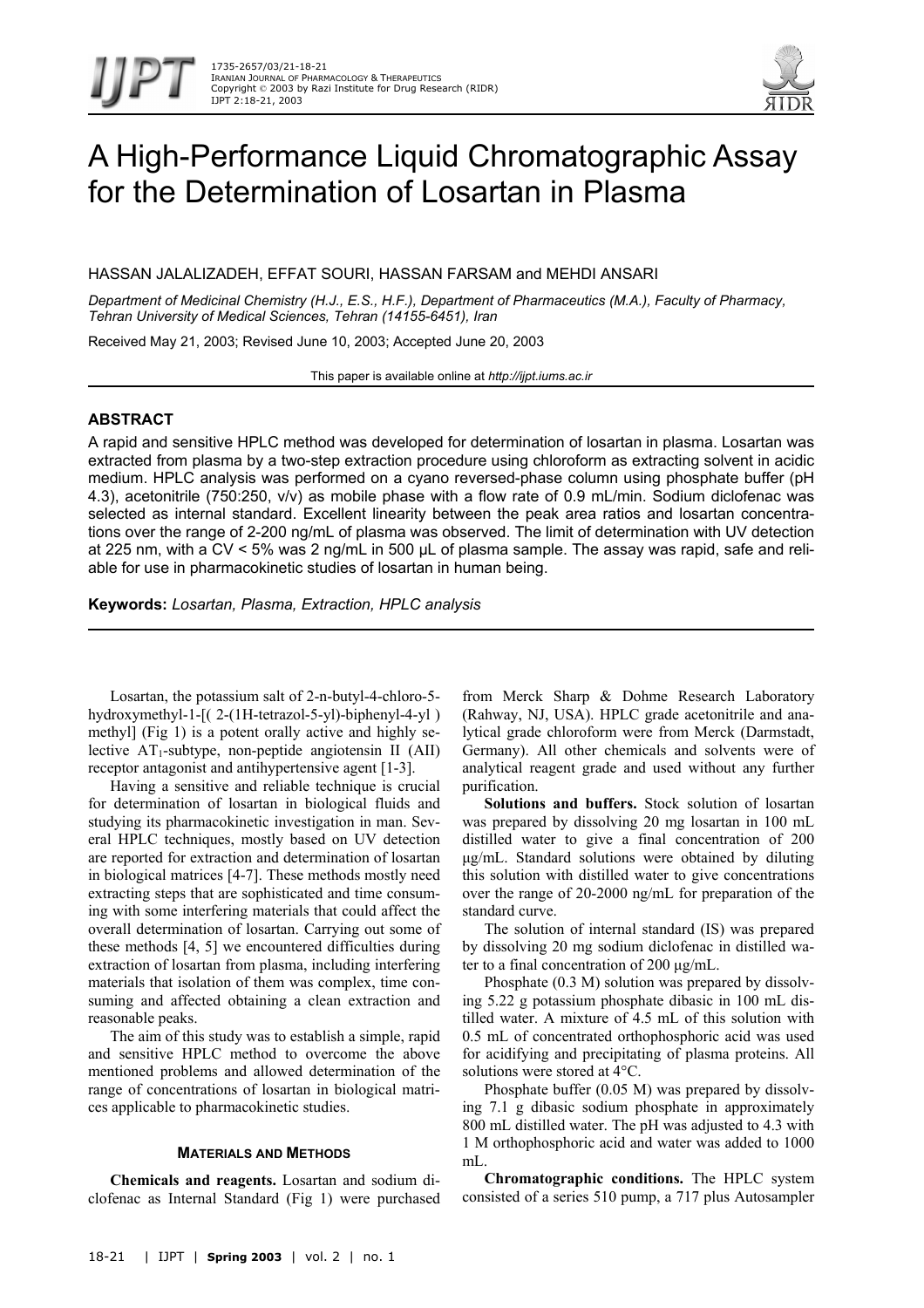**An HPLC Assay for the Determination of Losartan in Plasma** ijpt.iums.ac.ir | **19** 





<span id="page-1-0"></span>**Fig 1.** Chemical structure of losartan (A) and diclofenac sodium (B)(IS)

and a variable 480 UV detector and a 476 recorderintegrator all from Waters (Milford, MA, USA). Separation was achieved using a Nucleosil 100-5 CN analytical column (250 mm  $\times$  4.6 mm I.D., Macherey-Nagel, USA). The isocratic mobile phase consisted of phosphate buffer (pH 4.3), acetonitrile (750:250, v/v) prepared daily and degassed by passing through a 0.45 µm filter. All chromatographic separations were performed at room temperature. The flow rate was set to 0.9 mL/min. UV detection was performed at 225 nm.

**Sample preparation.** Frozen plasma samples were obtained from Blood Transfusion Center (Red Crescent Organization), thawed and allowed to reach room temperature. A 500 µL aliquot of plasma was placed into a test tube, 20 µL of IS solution and 50 µL standard solution of losartan were added. The tube was vortex-mixed for 10 sec and kept at room temperature for 10 min. After adding 2 mL of chloroform, the tube was vortexmixed for 30 sec, then centrifuged at 1500 g for 10 min. The aqueous layer was completely removed and transferred to a clean test tube. 50 µL phosphate precipitation solution was added to the test tube and mixed. After the addition of 2 mL chloroform the tubes were vortex mixed for 30 sec and centrifuged for 3 min at 1500 g. The chloroform layer was completely removed and transferred to a clean test tube and evaporated to dryness at 50°C in a water bath under nitrogen. The residue was reconstituted in 200 µL of 0.05 M sodium hydroxide and 100 µL of the solution was injected into the HPLC system.

**Extraction yield.** Aliquots of 50 µL of losartan stan dard solutions (20-2000 ng/mL) and 20 µL of IS solution were added separately to two sets of five test tubes. To one set, 500 uL plasma was added and was extracted according to the sample preparation method. The other set was adjusted to the same volume by 0.05 M sodium hydroxide. 100 µL of each solution was injected into the HPLC system. The peak areas of the extracted samples and unextracted samples were compared. The experiment was repeated on three consecutive days.

**Quantification.** Calibration standards of losartan were prepared by spiking 50 µL of losartan standard solutions and 20 µL of IS solution to 500 µL of blank human plasma to give final concentrations over the range of 2-200 ng/mL. The sample extraction and HPLC analysis were performed as described above. Calibration curves were constructed by plotting the measured peak area ratios of losartan to the IS vs. concentrations of standard samples. The intraday (withinrun) and interday (between-run) accuracy and precision of the method was determined by measuring four replicate samples of losartan standard solutions (20, 500, 1000, 2000 ng/mL) on three separate days.

#### **RESULTS**

Optimization was achieved by monitoring varying rev ersed-phase columns, mobile systems, flow rate, wavelength and using a simple two-step extraction method. The proposed method showed no interfering peaks of endogenous substances or late-eluting peaks with losartan and internal standard in plasma. Under the proposed chromatographic condition the retention times of losartan and internal standard were approximately 12.6 and 16.7 min respectively. Representative chromatograms are shown in [Fig 2.](#page-2-0)

The mean recovery of losartan in different concentrations, determined by comparing peak areas from extracted standard samples with those of unextracted samples, was about 76%.

Sodium diclofenac was selected as internal standard due to its acceptable precision and accuracy for losartan determination. The recovery of IS was about 85%.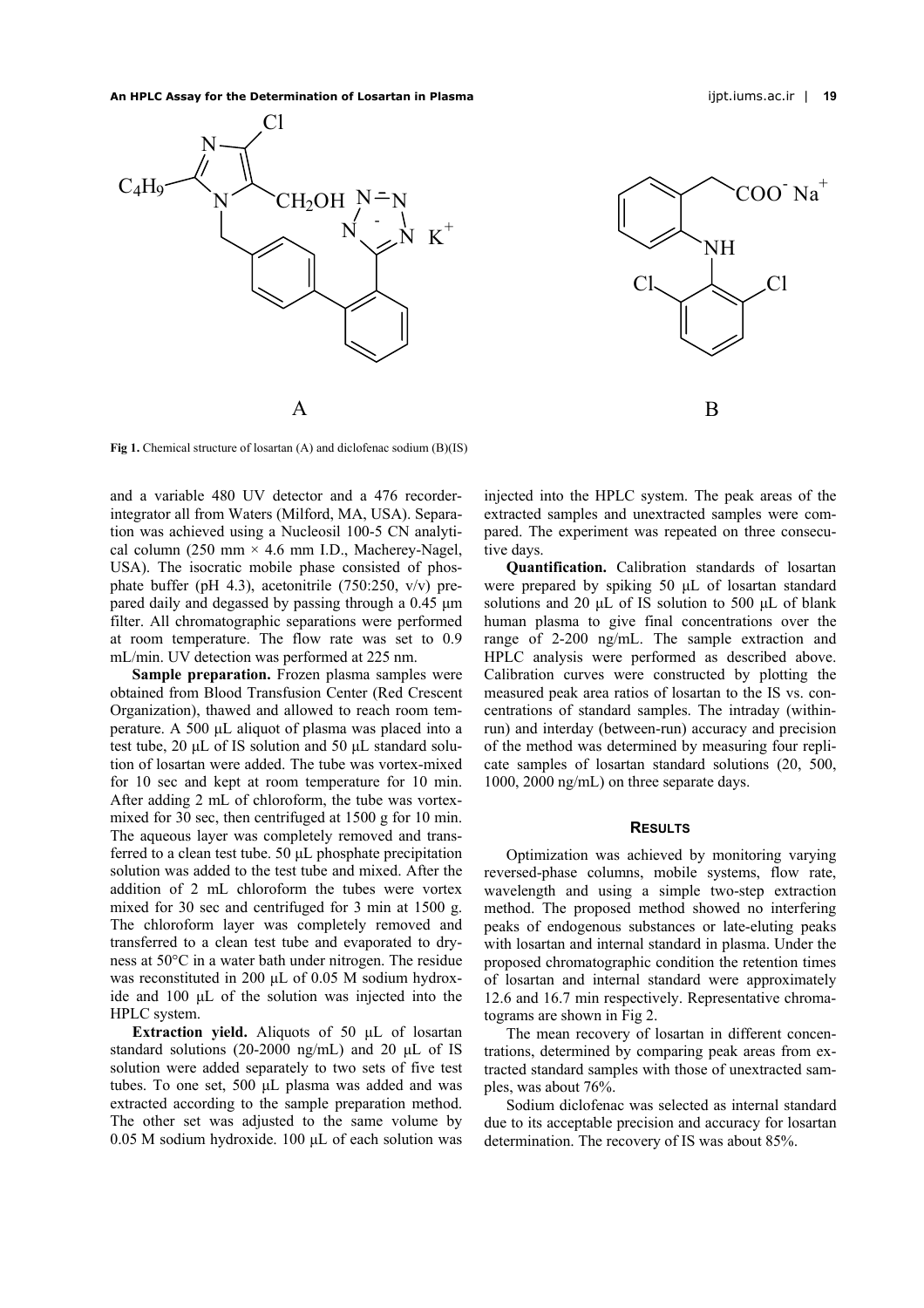

<span id="page-2-0"></span>**Fig 2.** HPLC chromatograms of losartan and IS. (A) Drug free plasma; (B) Plasma spiked with losartan (50 ng/mL) and IS (20 µg/mL). Peaks: 1, losartan; 2, IS

**Calibration, accuracy and precision.** A standard curve for losartan in different range of concentrations (2, 5, 30, 50, 80, 100 and 200 ng/mL) in plasma was prepared. The calibration curve displayed excellent linearity ( $r^2 > 0.99$ ) over the concentration range investigated. Typical calibration curve obtained in plasma is described by  $Y = 0.0077$   $X + 0.045$ , where Y is the peak-area ratio of losartan/IS and X is the drug concentration.

The accuracy and precision were determined by preparing and assaying five replicate samples of losartan at concentrations of 2, 50, 100 and 200 ng/mL in plasma on three separate days. Concentrations were determined using a calibration standard curve for each day. According to the intraday (within-run) and interday (betweenrun) data good accuracy and precision were observed over the entire concentration range. The results are presented in [Table 1.](#page-2-1) The within-run and between-run variabilities showed CV values less than 3.07 in all four selected concentrations. The limit of determination of the method, defined as the minimum concentration that could be measured with a  $CV < 5\%$  was found to be 2 ng/mL in 500 µL of plasma sample. The limit of detection with a S/N ratio of 3:1 was 0.5 ng/mL in plasma.

# **DISCUSSION**

In this study the most important reported HPLC techniques for determination of losartan in biological fluids were revised. The proposed technique suggests a rapid, reliable and simple extraction method. The HPLC procedure is based partly on the modification of the chromatographic condition reported by Furtek and Lo [4]. Losartan is a weak acid and could be extracted from an acidic aqueous medium into an organic solvent [4]. Several extraction methods have been used to accomplish extraction of losartan and its metabolite from biological fluids [4-7]. The reported extraction methods for losartan and its major metabolite from plasma with methyl tertiary butyl ether, hexane and other reagents [4, 5] are sophisticated and time-consuming. Performing this procedure we encountered with some interfering endogenous substances that prevented us to obtain a clean extraction product and a clear overall peaks.

In the present study a two-step extraction procedure is described using chloroform as extracting solvent. The accuracy and precision data obtained for this simple and rapid procedure support the reliability of the assay for the determination of losartan in biological fluids and for pharmacokinetics studies.

## **CONCLUSION**

A two-step extraction procedure for losartan from plasma and an improved method for determination of losartan are reported. Compared to previously published methods, the suggested extraction procedure is considerably more simple, rapid, reliable and sensitive. The HPLC technique based on UV detection is suitable for determination of small amounts of losartan with good accuracy and reproducibility comparable to the method performed by fluorescence detection [5]. Simple sample preparation procedure and a relatively short chromatographic time make this method suitable for processing of multiple samples in a limited amount of time for pharmacokinetic studies.

<span id="page-2-1"></span>**Table 1.** Accuracy and precision in spiked plasma (n=15; five sets for three days)

| Concentration added (ng/mL) | Concentration found (ng/mL) | $\%$ CV | $%$ Error |
|-----------------------------|-----------------------------|---------|-----------|
| Intra-day $(n=5)$           |                             |         |           |
|                             | $1.95 \pm 0.03$             | 1.38    | $-2.50$   |
| 50                          | $49.62 \pm 1.05$            | 2.11    | $-0.75$   |
| 100                         | $100.86 \pm 3.06$           | 3.07    | 0.86      |
| 200                         | $200.18 \pm 3.48$           | 1.74    | 0.09      |
| Inter-day $(n=15)$          |                             |         |           |
|                             | $1.95 \pm 0.02$             | 2.67    | $-2.30$   |
| 50                          | $49.82 \pm 0.98$            | 3.01    | $-0.35$   |
| 100                         | $101.16\pm3.05$             | 1.97    | 1.16      |
| 200                         | $200.32 \pm 5.34$           | 1.23    | 0.16      |